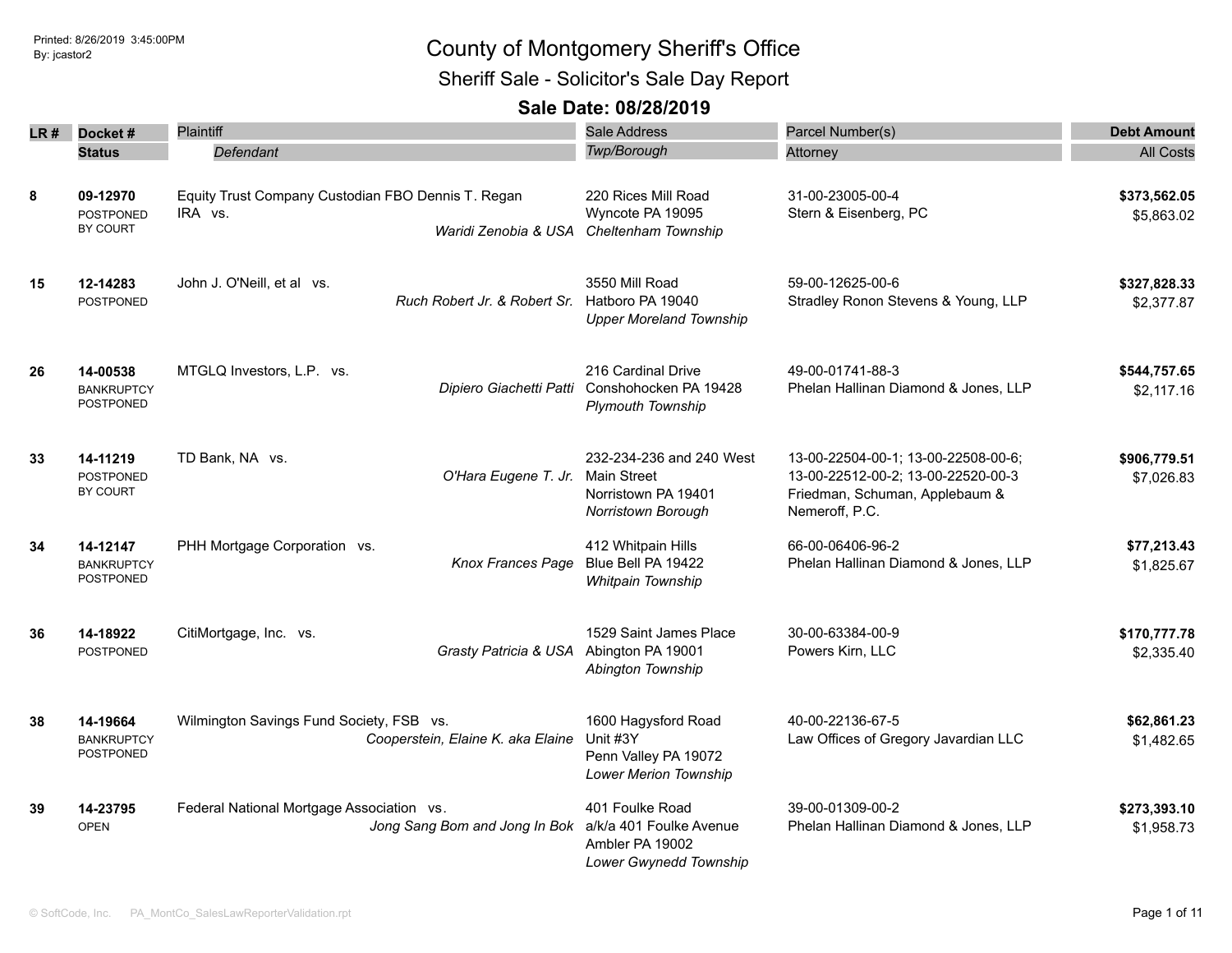Sheriff Sale - Solicitor's Sale Day Report

| LR # | Docket#                                         | <b>Plaintiff</b>                                                                             | Sale Address                                                                               | Parcel Number(s)                                                                      | <b>Debt Amount</b>           |
|------|-------------------------------------------------|----------------------------------------------------------------------------------------------|--------------------------------------------------------------------------------------------|---------------------------------------------------------------------------------------|------------------------------|
|      | <b>Status</b>                                   | Defendant                                                                                    | Twp/Borough                                                                                | Attorney                                                                              | <b>All Costs</b>             |
|      |                                                 |                                                                                              |                                                                                            |                                                                                       |                              |
| 43   | 14-24970<br><b>OPEN</b>                         | Bank of New York Mellon vs.<br>Fazio, Robert B. & Upper Indian Head Road<br>Development, LLC | 290 Upper Indian Head<br>Road<br>Collegeville PA 19426<br><b>Upper Providence</b>          | 61-00-02653-01-3<br>Eckert Seamans Cherin & Mellott, LLC                              | \$1,165,371.59<br>\$2,143.56 |
| 47   | 15-05352<br><b>POSTPONED</b>                    | U.S. Bank N.A. as Trustee<br>VS.<br>Best-Harris aka Best Harris Tracie M.                    | Township<br>1536 Coolidge Avenue<br>Abington PA 19001<br>Abington Township                 | 30-00-10448-00-7<br>Phelan Hallinan Diamond & Jones, LLP                              | \$175,734.70<br>\$2,141.24   |
| 57   | 15-23391<br><b>POSTPONED</b><br><b>BY COURT</b> | Cascade Funding RM1 Alternative Holdings, LLC vs.<br>Sturrock Mary P. & Ian                  | 6011 Cannon Hill Road<br>Fort Washington PA 19034<br><b>Whitemarsh Township</b>            | 65-00-01555-00-9<br>McCabe, Weisberg & Conway, P.C.                                   | \$438,033.31<br>\$1,961.90   |
| 58   | 15-23807<br><b>POSTPONED</b>                    | LSF9 Master Participation Trust vs.<br>Atkins Annette & Craig O.                             | 895 Whitney Drive<br>Blue Bell PA 19422<br>Whitpain Township                               | 66-00-06706-00-5<br>Phelan Hallinan Diamond & Jones, LLP                              | \$375,023.27<br>\$2,042.01   |
| 63   | 15-29544<br><b>OPEN</b>                         | Homebridge Financial Services, Inc. c/o Cenlar FSB vs.<br>Flannery Anson S & Keys Natalie E  | 179 Papermill Road<br>a/k/a 179 Paper Mill<br>Barto PA 19504<br>Douglass Township          | 32-00-05100-00-7<br>KML Law Group, P.C.                                               | \$312,600.99<br>\$2,579.37   |
| 72   | 16-03354<br><b>OPEN</b>                         | HSBC Bank USA, National Association vs.<br><b>Weldon Bradley Dale</b>                        | 1650 Franklin Avenue<br>Willow Grove PA 19090<br>Abington Township                         | 30-00-22604-00-1; 30-00-22612-00-2;<br>30-00-22608-00-6<br>Milstead & Associates, LLC | \$256,646.29<br>\$2,226.15   |
| 78   | 16-07321<br>POSTPONED<br>BY COURT               | Lsf10 Master Participation Trust vs.<br>Disandro, Enrico A & Hagerty-Disandro Tricia         | 2165 Country Club Drive<br>Huntingdon Valley PA<br>19006<br><b>Upper Moreland Township</b> | 59-00-03250-00-3<br>Phelan Hallinan Diamond & Jones, LLP                              | \$324,633.38<br>\$2,087.16   |
| 80   | 16-11895<br><b>OPEN</b>                         | U.S. Bank, N.A. vs.<br>Oates Patrick & Evelyn a/k/a Evelyn S                                 | 501 Monticello Lane<br><b>Plymouth Meeting PA</b><br>19462<br><b>Whitemarsh Township</b>   | 65-00-01336-31-8<br>Phelan Hallinan Diamond & Jones, LLP                              | \$893,157.55<br>\$2,031.81   |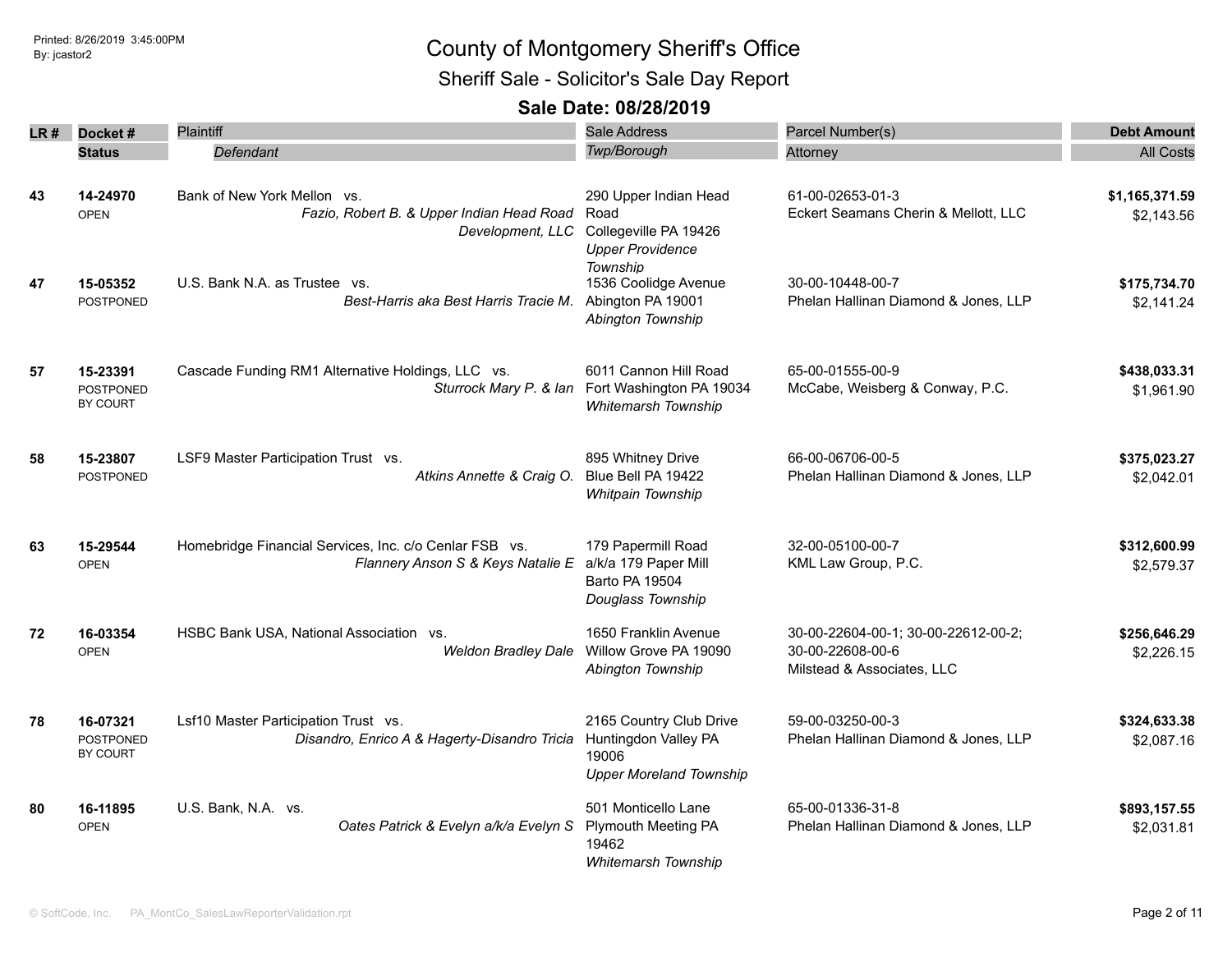Sheriff Sale - Solicitor's Sale Day Report

|     |                                                 | Plaintiff                                                                                                                                                                   | Sale Address                                                                              |                                                          |                            |
|-----|-------------------------------------------------|-----------------------------------------------------------------------------------------------------------------------------------------------------------------------------|-------------------------------------------------------------------------------------------|----------------------------------------------------------|----------------------------|
| LR# | Docket#                                         |                                                                                                                                                                             |                                                                                           | Parcel Number(s)                                         | <b>Debt Amount</b>         |
|     | <b>Status</b>                                   | Defendant                                                                                                                                                                   | Twp/Borough                                                                               | Attorney                                                 | <b>All Costs</b>           |
| 85  | 16-15203<br><b>POSTPONED</b>                    | MTGLQ Investors, L.P. vs.<br>Carnarvon Nicole & Dyer Jenilee                                                                                                                | 1816 Erlen Road<br>Elkins Park PA 19027<br>Cheltenham Township                            | 31-00-09592-00-7<br>Stern & Eisenberg, P.C.              | \$259,371.28<br>\$2,226.26 |
| 95  | 16-22680<br><b>OPEN</b>                         | US Bank National Association as Trustee for Certificate<br>Holders of Bear Stearns Series 2005-AC4 vs.                                                                      | 55 Hilldale Road<br>Cheltenham PA 19012<br>Smith Jacqueline Cheltenham Township           | 31-00-14845-00-1<br>Eckert Seamans Cherin & Mellott, LLC | \$275,458.78<br>\$1,922.58 |
| 96  | 16-22703<br><b>OPEN</b>                         | LSF9 Master Participation Trust vs.<br>Wells Jarrett T & Jacqueline T                                                                                                       | 318 Baintree Road<br>Bryn Mawr PA 19010<br><b>Lower Merion Township</b>                   | 40-00-03076-00-7<br>Manley Deas Kochalski, LLC           | \$654,458.97<br>\$2,876.04 |
| 106 | 17-00227<br><b>OPEN</b>                         | JPMorgan Chase Bank, National Association vs.<br>Hawkins Robert K & Lavine-Hawkins Patricia aka<br>Lavine-Hawkins Patricia A aka Hawkins Patricia L aka<br>Lavine Hawkins P | 201 Township Line Road<br>Schwenksville PA 19473<br><b>Limerick Township</b>              | 37-00-05236-05-5<br>Shapiro & DeNardo, LLC               | \$253,629.87<br>\$1,781.55 |
| 107 | 17-01380<br><b>OPEN</b>                         | JP Morgan Chase Bank, N.A. vs.<br>Alexaki Deborah & Scott                                                                                                                   | 717 West Valley Forge<br>Road<br>King of Prussia PA 19406<br><b>Upper Merion Township</b> | 58-00-19837-00-4<br>KML Law Group, P. C.                 | \$396,350.06<br>\$2,082.39 |
| 109 | 17-03115<br><b>OPEN</b>                         | Wells Fargo Bank NA vs.<br>Kormaenicki Kathileen aka Kathileen A & Dubin<br>Justin K aka Dubin Justin Komar (dec'd) & Dubin Stanley<br>& Unkown Heirs                       | 535 Revere Road<br>Merion Station PA 19066<br><b>Lower Merion Township</b>                | 40-00-49432-00-1<br>Phelan Hallinan Diamond & Jones, LLP | \$751,197.75<br>\$2,620.40 |
| 112 | 17-04882<br><b>POSTPONED</b><br><b>BY COURT</b> | Ocwen Loan Servicing, LLC vs.<br>Jones Mitchell R & Jeannette M (Dec'd) & USA                                                                                               | 715 Collins Avenue<br>Lansdale PA 19446<br><b>Upper Gwynedd Township</b>                  | 56-00-01623-65-2<br>Stern & Eisenberg, PC                | \$398,766.06<br>\$2,299.46 |
| 116 | 17-08446<br><b>OPEN</b>                         | Wilmington Savings Fund Society, FSB, as trustee of<br>Upland Mortgage Loan Trust B vs.<br>Yu Book a/k/a Bock S & Yoon Eul a/k/a Eul B                                      | 5001 Rose Court<br>Lower Providence PA<br>19426<br><b>Lower Providence</b><br>Township    | 43-00-12556-10-9<br>Manley Deas Kochalski LLC            | \$277,496.87<br>\$1,691.61 |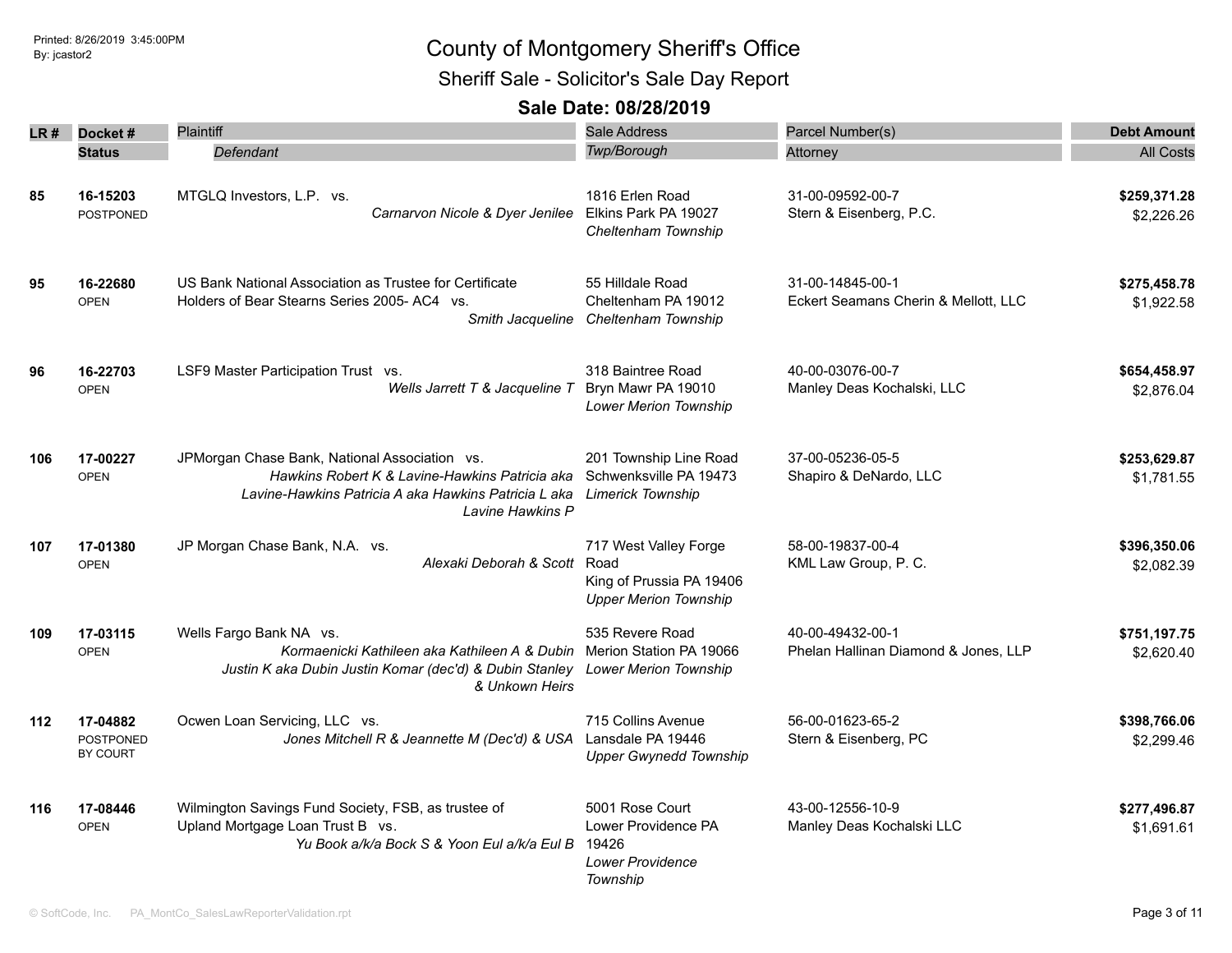Sheriff Sale - Solicitor's Sale Day Report

|      | Docket#                                  | Plaintiff                                                                              | Sale Address                                                                          | Parcel Number(s)                                                               | <b>Debt Amount</b>         |
|------|------------------------------------------|----------------------------------------------------------------------------------------|---------------------------------------------------------------------------------------|--------------------------------------------------------------------------------|----------------------------|
| LR # | <b>Status</b>                            | Defendant                                                                              | Twp/Borough                                                                           | Attorney                                                                       | <b>All Costs</b>           |
|      |                                          |                                                                                        |                                                                                       |                                                                                |                            |
| 117  | 17-09149<br>POSTPONED                    | Branch Banking and Trust Company vs.<br>Rath Gerald E. & Christine A a/k/a Christine M | 120 West 8th Avenue<br>Conshohocken PA 19428<br>Amento Conshohocken Borough           | 05-00-00612-00-4<br>Phelan Hallinan Diamond & Jones, LLP                       | \$67,406.97<br>\$2,153.08  |
| 124  | 17-14792<br><b>POSTPONED</b>             | Republic First Bank d/b/a Republic Bank vs.<br>Mainland Terroir, LLC                   | 17 Mainland Road<br>aka 17 Main St<br>Harleysville PA 19438<br>Lower Salford Township | 50-00-01684-00-3 & (53-00-08126-00-2<br>- Vac Land)<br>McCarter & English, LLP | \$376,218.22<br>\$2,587.91 |
| 133  | 17-19480<br><b>OPEN</b>                  | Bayview Loan Servicing, LLC vs.<br>Branigan Frank & Tracy                              | 215 Lincoln Terrace<br>Norristown PA 19403<br><b>West Norriton Township</b>           | 63-00-04684-00-5<br>KML Law Group, P. C.                                       | \$342,378.44<br>\$1,866.33 |
| 138  | 17-21585<br><b>POSTPONED</b><br>BY COURT | Allied Mortgage Group, Inc. vs.<br>O'Donnell Joseph                                    | 304 Inman Terrace<br>Willow Grove PA 19090<br><b>Upper Moreland Township</b>          | 59-00-09886-00-9<br>Richard M. Squire & Associates, LLC                        | \$84,250.37<br>\$1,823.04  |
| 140  | 17-22357<br><b>OPEN</b>                  | Citizens Bank of Pennsylvania vs.<br>Molas Sandra & USA                                | 7900 Old York Road Unit<br>710-A<br>Elkins Park PA 19027<br>Cheltenham Township       | 31-00-30005-84-3<br>The Law Office of Gregory Javardian<br><b>LLC</b>          | \$60,793.65<br>\$2,264.47  |
| 141  | 17-23167<br><b>OPEN</b>                  | Deutsche Bank National Trust Company et al vs.<br>Dent William L. III & Lisa L.        | 915 Woodland Avenue<br>Eagleville PA 19403<br><b>East Norriton Township</b>           | 33-00-10805-00-7<br>Parker McCay P.A.                                          | \$504,841.72<br>\$2,006.34 |
| 142  | 17-23283<br><b>OPEN</b>                  | Branch Banking & Trust Co. vs.<br>Feather Miles N.                                     | 506 North Evans Street<br>Pottstown PA 19464<br>Pottstown Borough                     | 16-00-07660-00-1<br>McCabe Weisberg & Conway, P.C.                             | \$107,068.19<br>\$1,622.82 |
| 144  | 17-24059<br>POSTPONED                    | CitiMortgage, Inc. vs.<br>Fredericks Linda S. AKA Hennessy Linda                       | 1306 Barbaras Court<br>North Wales PA 19454<br><b>Montgomery Township</b>             | 46-00-00005-26-4<br>Powers Kirn, LLC                                           | \$154,305.25<br>\$1,532.15 |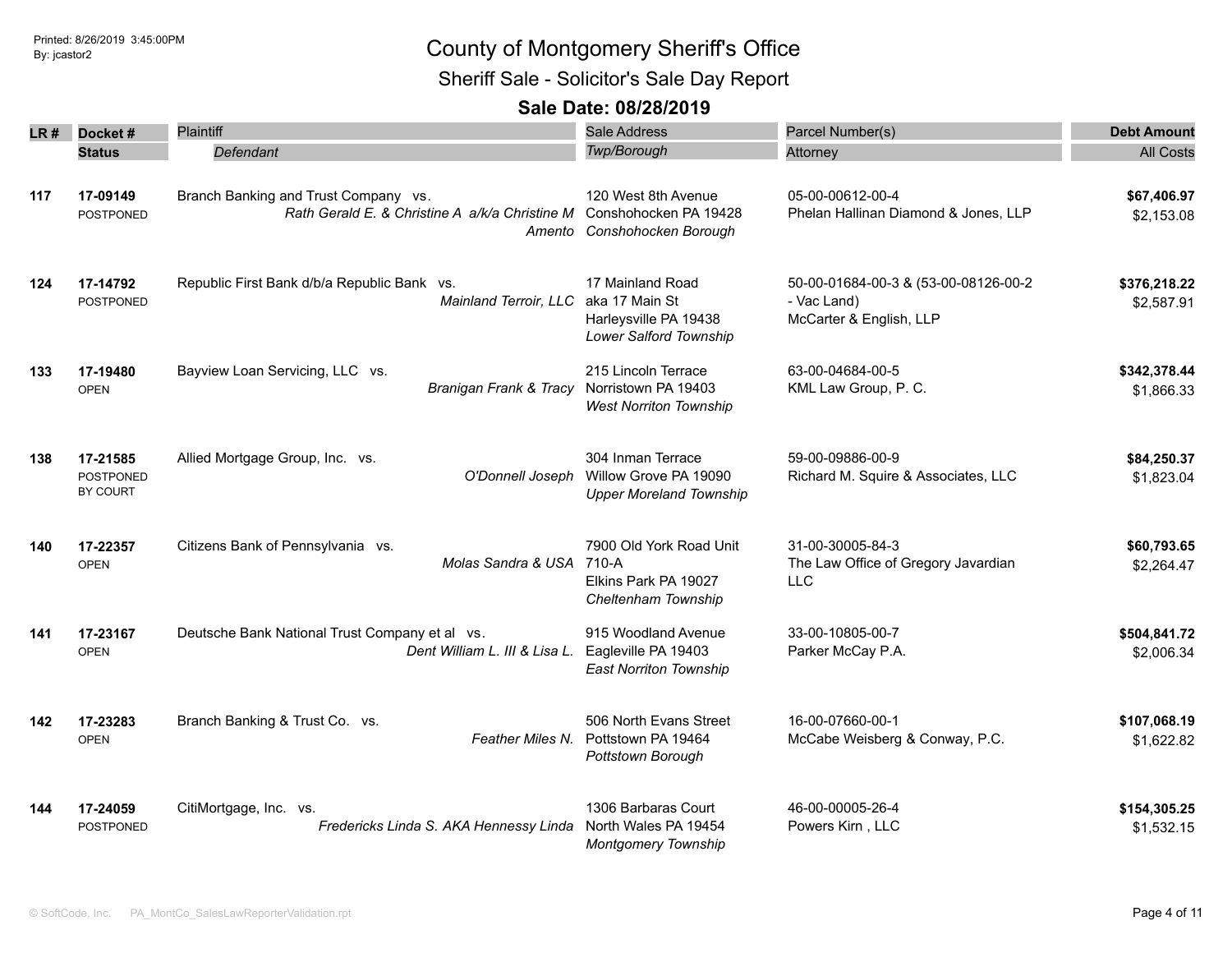Sheriff Sale - Solicitor's Sale Day Report

| LR # | Docket #                                 | <b>Plaintiff</b>                                                                  | Sale Address                                                                  | Parcel Number(s)                                         | <b>Debt Amount</b>         |
|------|------------------------------------------|-----------------------------------------------------------------------------------|-------------------------------------------------------------------------------|----------------------------------------------------------|----------------------------|
|      | <b>Status</b>                            | Defendant                                                                         | Twp/Borough                                                                   | Attorney                                                 | <b>All Costs</b>           |
| 146  | 17-26296<br><b>POSTPONED</b><br>BY COURT | U.S. Bank National Association vs.<br>Montague, Scott D.                          | 442 Brookside Avenue<br>Lower Gwynedd PA 19002<br>Lower Gwynedd Township      | 39-00-00454-00-2<br>KML Law Group, P. C.                 | \$295,870.26<br>\$1,923.53 |
| 152  | 17-26866<br><b>OPEN</b>                  | Wells Fargo Bank, N.A. vs.<br>Vicario William E. & Tonya S.                       | 763 Rising Sun Road<br>Telford PA 18969<br>Franconia Township                 | 34-00-04255-00-4<br>Manley Deas Kochalski, LLC           | \$150,371.82<br>\$1,856.13 |
| 158  | 17-28899<br><b>OPEN</b>                  | Wells Fargo Bank, NA vs.<br>Smith Charles & Omar Kirsten                          | 170 Walnut Street<br>King of Prussia PA 19406<br><b>Upper Merion Township</b> | 58-00-20308-00-1<br>Phelan Hallinan Diamond & Jones, LLP | \$172,981.90<br>\$1,881.80 |
| 159  | 17-29455<br>POSTPONED<br>BY COURT        | Deutsche Bank National Trust Co. vs.<br>Hansley Melissa & Bret Pottstown PA 19464 | 140 West Moyer Road<br><b>Upper Pottsgrove Township</b>                       | 60-00-02260-20-9<br>Stern & Eisenberg PC                 | \$334,597.62<br>\$2,406.48 |
| 160  | 18-00431<br><b>OPEN</b>                  | LSF10 Master Participation Trust vs.<br>Lewis Shawn C. and Nicole L.              | 1203 Duchess Court<br>Limerick PA 19468<br><b>Limerick Township</b>           | 37-00-00657-07-3<br>Richard M. Squire & Associates, LLC  | \$301,285.95<br>\$3,066.63 |
| 166  | 18-03791<br><b>OPEN</b>                  | U.S. Bank N.A. vs.<br>Forster Scott C.                                            | 859 Valley View Road<br>Flourtown PA 19031<br>Whitemarsh Township             | 65-00-12187-00-6<br><b>RAS Citron LLC</b>                | \$248,053.85<br>\$1,683.33 |
| 169  | 18-03842<br>POSTPONED                    | Carrington Mortgage Services, LLC vs.<br>Chronister Louie R, aka Louie Richard    | 4003 Walnut Ridge Estates<br>Pottstown PA 19464<br>Lower Pottsgrove Township  | 42-00-05119-94-1<br>Shapiro & DeNardo, LLC               | \$149,913.75<br>\$2,006.34 |
| 171  | 18-04213<br><b>POSTPONED</b><br>BY COURT | QNB Bank vs.                                                                      | 73 Blaine Avenue<br>Krol Kristen Hatfield PA 19440<br><b>Hatfield Borough</b> | 09-00-00046-00-8<br>Grim, Biehn & Thatcher P.C.          | \$210,198.83<br>\$1,670.55 |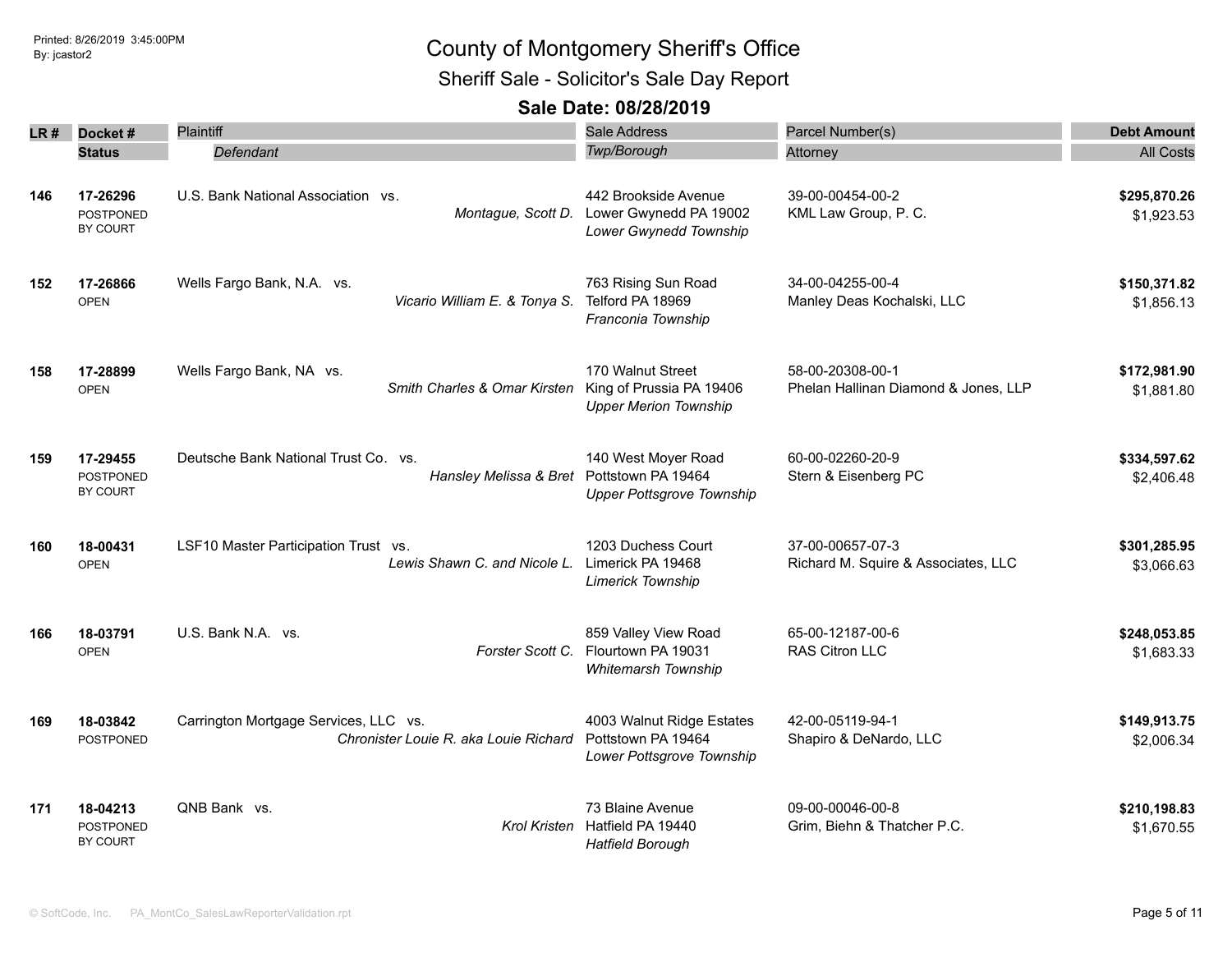Sheriff Sale - Solicitor's Sale Day Report

| LR # | Docket#                                           | Plaintiff                                                                                                                                                | Sale Address                                                                                                 | Parcel Number(s)                                         | <b>Debt Amount</b>         |
|------|---------------------------------------------------|----------------------------------------------------------------------------------------------------------------------------------------------------------|--------------------------------------------------------------------------------------------------------------|----------------------------------------------------------|----------------------------|
|      | <b>Status</b>                                     | Defendant                                                                                                                                                | Twp/Borough                                                                                                  | Attorney                                                 | <b>All Costs</b>           |
| 174  | 18-04497<br><b>POSTPONED</b>                      | Pennsylvania Housing Finance Agency vs.<br>McConnon Mary K., Dennis a/k/a Dennis M.                                                                      | 446 Mill Street<br>Boyertown PA 19512<br>Douglass Township                                                   | 32-00-01636-00-6<br>Martha E. Von Rosenstiel, P.C.       | \$192,682.39<br>\$1,701.02 |
| 177  | 18-06199<br><b>OPEN</b>                           | Pennymac Loan Services, LLC vs.<br>Hoffman David Lee a/k/a Hoffman David Lee III &<br><b>Brake Savana Key</b>                                            | 2061 Morgan Hill Drive 7A<br>aka 2061 Morgan Hill Drive,<br>Lower M28<br>Pennsburg PA 18073                  | 57-00-02650-60-9<br>Phelan Hallinan Diamond & Jones, LLP | \$190,304.50<br>\$1,944.28 |
| 179  | 18-07119<br><b>BANKRUPTCY</b><br><b>POSTPONED</b> | Citadel Federal Credit Union vs.<br>Thompson Melody C.                                                                                                   | <b>Upper Hanover Township</b><br>650 Fawn Circle<br>King of Prussia PA 19406<br><b>Upper Merion Township</b> | 58-00-06780-61-4<br>Fox Rothschild, LLP                  | \$189,716.34<br>\$1,834.68 |
| 189  | 18-12931<br><b>POSTPONED</b>                      | LSF9 Master Participation Trust vs.<br>Masson Carol, Peel Margaret & USA                                                                                 | 614 Ascot Court<br>North Wales PA<br>19454-4523<br><b>Montgomery Township</b>                                | 46-00-00001-24-1<br>Richard M. Squire & Associates, LLC  | \$253,879.71<br>\$2,074.28 |
| 190  | 18-13137<br><b>POSTPONED</b><br>BY COURT          | Wells Fargo Bank, N.A. vs.<br>Peiper, Chad E. & Aryn aka Brooke Aryn                                                                                     | 526 Ford Street<br>Conshohocken PA 19428<br><b>West Conshohocken</b><br>Borough                              | 24-00-00959-00-7<br>Powers Kirn, LLC                     | \$350,664.19<br>\$2,169.61 |
| 192  | 18-14288<br><b>BANKRUPTCY</b><br>POSTPONED        | U.S. Bank National Association vs.<br>Whitney Kim, Barry D. aka Barry                                                                                    | 1082 Edgehill Road<br>aka 1082 Edge Hill Rd<br>Abington PA 19001<br>Abington Township                        | 30-00-15552-00-6<br>Stern & Eisenberg, PC                | \$135,284.17<br>\$2,682.14 |
| 193  | 18-14972<br><b>BANKRUPTCY</b><br><b>POSTPONED</b> | Penn Community Bank vs.<br>Landis, Jonathan & Crystal                                                                                                    | 660 Seminary Street<br>Pennsburg PA 18073<br>Pennsburg Borough                                               | 15-00-02462-73-6<br>Grim, Biehn & Thatcher P.C.          | \$136,641.09<br>\$2,063.33 |
| 198  | 18-17139<br><b>OPEN</b>                           | LSF9 Master Participation Trust vs.<br>Wheeler-Farmer Michelle R aka Wheeler Michelle<br>aka Wheeler Farmer Michelle R & Farmer Robert Abington Township | 1728 High Avenue<br>Willow Grove PA 19090                                                                    | 30-00-28560-00-3<br>Manley Deas Kochalski, LLC           | \$207,817.62<br>\$1,834.26 |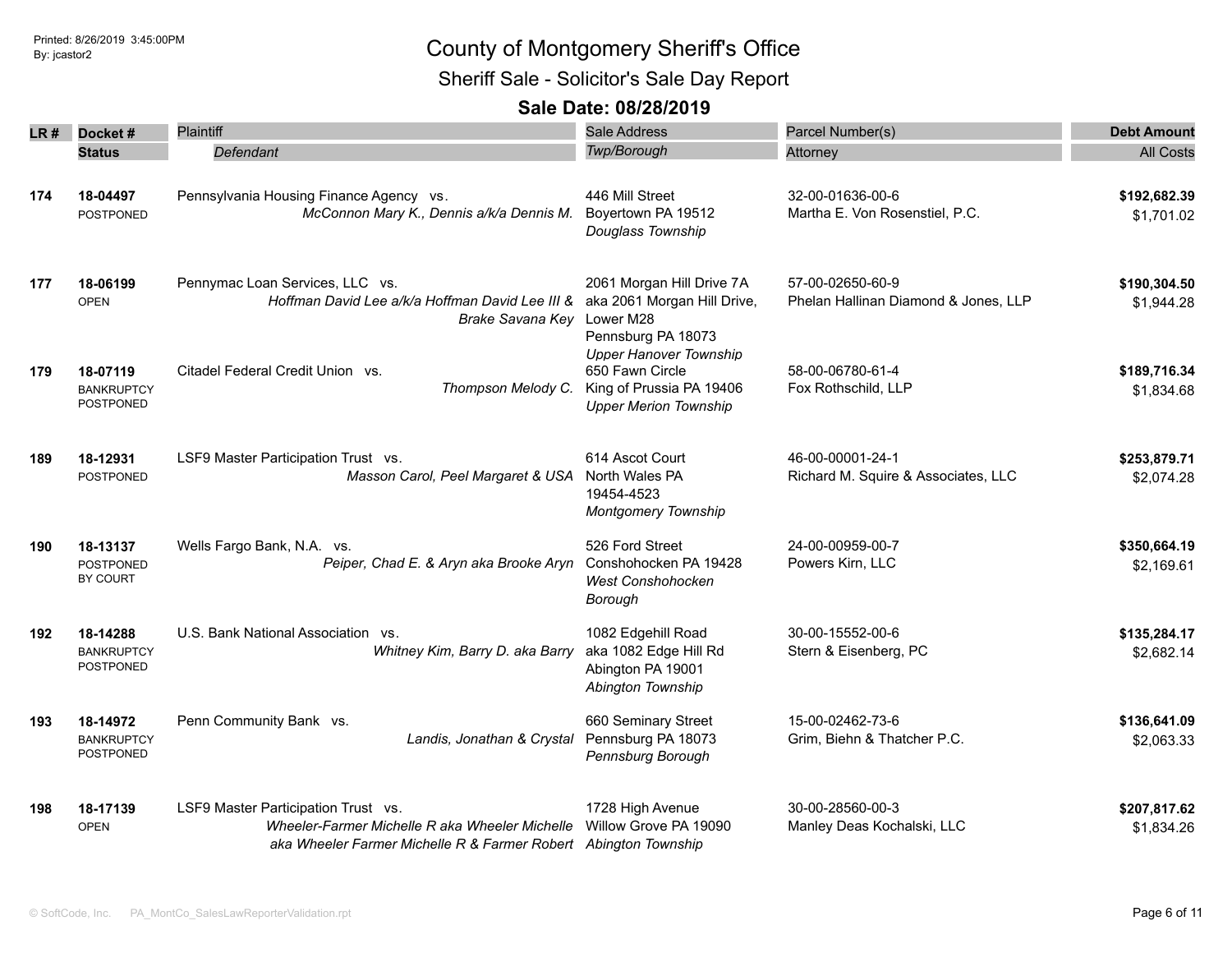Sheriff Sale - Solicitor's Sale Day Report

| LR # | Docket#                                    | Plaintiff                                                                                  | <b>Sale Address</b>                                                                    | Parcel Number(s)                                         | <b>Debt Amount</b>         |
|------|--------------------------------------------|--------------------------------------------------------------------------------------------|----------------------------------------------------------------------------------------|----------------------------------------------------------|----------------------------|
|      | <b>Status</b>                              | Defendant                                                                                  | Twp/Borough                                                                            | Attorney                                                 | <b>All Costs</b>           |
| 200  | 18-18012<br><b>BANKRUPTCY</b><br>POSTPONED | Ditech Financial, LLC vs.<br>Hinnegan Patrick M. & Anne T.                                 | 516 Argyle Avenue<br>Ambler PA 19002<br><b>Upper Dublin Township</b>                   | 54-00-00757-00-8<br>RAS Citron LLC                       | \$152,207.28<br>\$2,282.21 |
| 202  | 18-18745<br><b>OPEN</b>                    | Wells Fargo Bank vs.<br>Mertz Denise A                                                     | 1139 South Street<br>Pottstown PA 19464<br>Pottstown Borough                           | 16-00-27112-00-7<br>Phelan Hallinan Diamond & Jones, LLP | \$69,855.28<br>\$1,780.87  |
| 204  | 18-19090<br><b>OPEN</b>                    | Lakeview Loan Servicing, LLC vs.<br>Mann Matthew S & Laverty Melissa A                     | 404 Franklin Court<br>Collegeville PA 19426<br>Trappe Borough                          | 23-00-00425-39-8<br>Phelan Hallinan Diamond & Jones, LLP | \$225,635.95<br>\$1,626.04 |
| 205  | 18-19100<br><b>POSTPONED</b>               | Wells Fargo Bank vs.<br>Debickes Joshua E. & USA                                           | 1459 Lotus Drive<br>Pottstown PA 19464<br><b>Upper Pottsgrove Township</b>             | 60-00-01747-00-2<br>Manley, Deas, Kochalski, LLC         | \$129,647.36<br>\$1,938.51 |
| 212  | 18-21781<br><b>OPEN</b>                    | Federal National Mortgage Assciation ("Fannie Mae")<br>VS.<br>Velez Carlos & Camps Maribel | 1543 Lakeside Road<br>Pennsburg PA 18073<br><b>Upper Hanover Township</b>              | 57-00-02104-00-8<br>Milstead & Associates, LLC           | \$260,917.23<br>\$1,871.73 |
| 217  | 18-22758<br><b>OPEN</b>                    | Wells Fargo Bank, N.A. vs.<br>Waeltz Gary a/k/a Gary W                                     | 318 Cricket Avenue<br>Glenside PA 19038<br>Abington Township                           | 30-00-11276-00-7<br>Manley Deas Kochalski, LLC           | \$142,756.54<br>\$2,011.95 |
| 220  | 18-23250<br><b>OPEN</b>                    | Nationstar Mortgage, LLC d/b/a Mr. Cooper vs.<br>Witmer Benjamin E.                        | 81 South Grange Avenue<br>Collegeville PA 19426<br><b>Lower Providence</b><br>Township | 43-00-05719-00-7<br>Shapiro & DeNardo, LLC               | \$412,604.45<br>\$1,850.22 |
| 223  | 18-23401<br><b>OPEN</b>                    | Wells Fargo Bank, N.A. vs.<br>Fischer Kevin C.                                             | 364 Bala Avenue<br>Bala Cynwyd PA 19004<br>Lower Merion Township                       | 40-00-03480-00-8<br>Manley Deas Kochalski, LLC           | \$213,397.48<br>\$1,523.28 |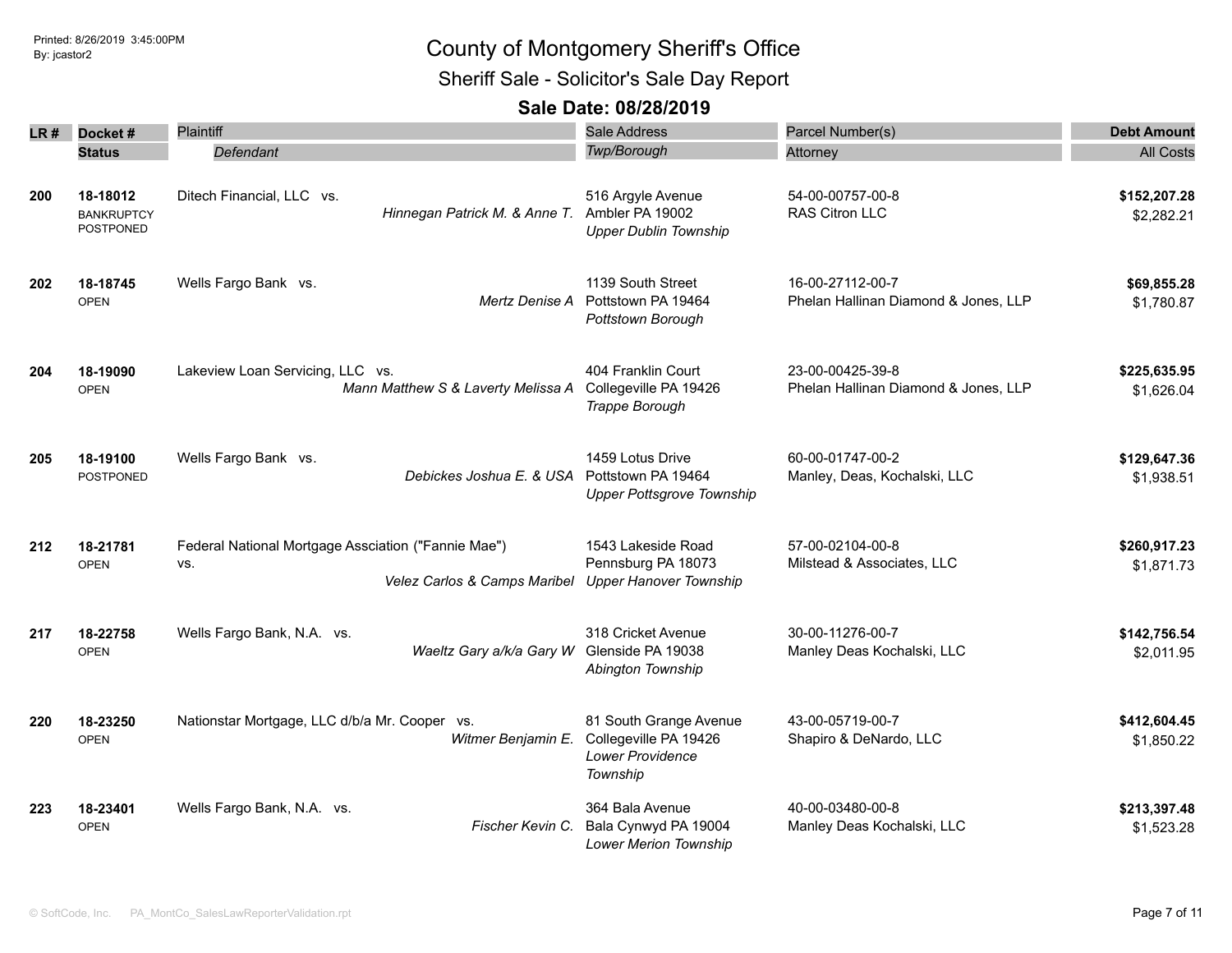Sheriff Sale - Solicitor's Sale Day Report

| LR # | Docket#                                    | Plaintiff                                                                           | <b>Sale Address</b>                                                                 | Parcel Number(s)                                         | <b>Debt Amount</b>         |
|------|--------------------------------------------|-------------------------------------------------------------------------------------|-------------------------------------------------------------------------------------|----------------------------------------------------------|----------------------------|
|      | <b>Status</b>                              | Defendant                                                                           | Twp/Borough                                                                         | Attorney                                                 | <b>All Costs</b>           |
| 224  | 18-23559<br>POSTPONED                      | Wells Fargo Bank, N.A. vs.<br>Hinkle Aaron                                          | 572 Seminary Street<br>Pennsburg PA 18073<br>Pennsburg Borough                      | 15-00-02458-22-7<br>Phelan Hallinan Diamond & Jones, LLP | \$160,717.84<br>\$1,975.16 |
| 226  | 18-23930<br><b>OPEN</b>                    | Wells Fargo Bank, N.A. vs.<br>Grau Thomas R. & Tamara D.                            | 1 Princeton Road<br><b>Plymouth Meeting PA</b><br>19462<br><b>Plymouth Township</b> | 49-00-09547-00-7<br>Manley Deas Kochalski, LLC           | \$317,237.64<br>\$1,964.82 |
| 231  | 18-25653<br><b>BANKRUPTCY</b><br>POSTPONED | Nationstar Mortgage LLC d/b/a Mr. Cooper vs.<br>Pupillo Lori Ann & Sellers Ryan M.  | 1512 North Keim Street<br>Pottstown PA 19464<br>Lower Pottsgrove Township           | 42-00-02206-00-2<br>KML Law Group, P.C.                  | \$182,274.95<br>\$1,927.23 |
| 240  | 18-27553<br><b>OPEN</b>                    | Carrington Mortgage Services, LLC vs.<br>McCarthy John J. III                       | 169 Cedar Avenue<br>Conshohocken PA 19428<br><b>West Conshohocken</b><br>Borough    | 24-00-00380-00-1<br>Shapiro & DeNardo, LLC               | \$270,833.68<br>\$2,491.71 |
| 241  | 18-27580<br>POSTPONED                      | Deutsche Bank National Trust Company vs.<br>Burbank Jacob D.                        | 1042 Terrace Lane<br>Pottstown PA 19464<br>Pottstown Borough                        | 16-00-29028-00-8<br>Phelan Hallinan Diamond & Jones, LLP | \$107,217.69<br>\$1,764.38 |
| 242  | 18-27601<br>POSTPONED                      | Citizens Bank, N.A. vs.<br>Trump Daniel F. and Pamela J.                            | 428 Fairview Street<br>Pottstown PA 19464<br>West Pottsgrove Township               | 64-00-01222-00-1<br>McCabe, Weisberg & Conway, LLC       | \$127,711.10<br>\$2,062.88 |
| 244  | 18-27963<br><b>OPEN</b>                    | Bank of America, N.A. vs.<br>Pergamenter Adeline                                    | 307 Tregaron Road<br>Bala Cynwyd PA 19004<br>Lower Merion Township                  | 40-00-61900-00-7<br>McCabe, Weisberg & Conway, LLC       | \$97,648.28<br>\$2,120.35  |
| 245  | 18-28287<br>POSTPONED                      | JP Morgan Chase Bank, National Association vs.<br>White Carol A. AKA McCoy Carol A. | 1076 Oakdale Drive<br>Pottstown PA 19464<br>Lower Pottsgrove Township               | 42-00-03231-19-2<br>Phelan Hallinan Diamond & Jones, LLP | \$220,163.93<br>\$2,024.68 |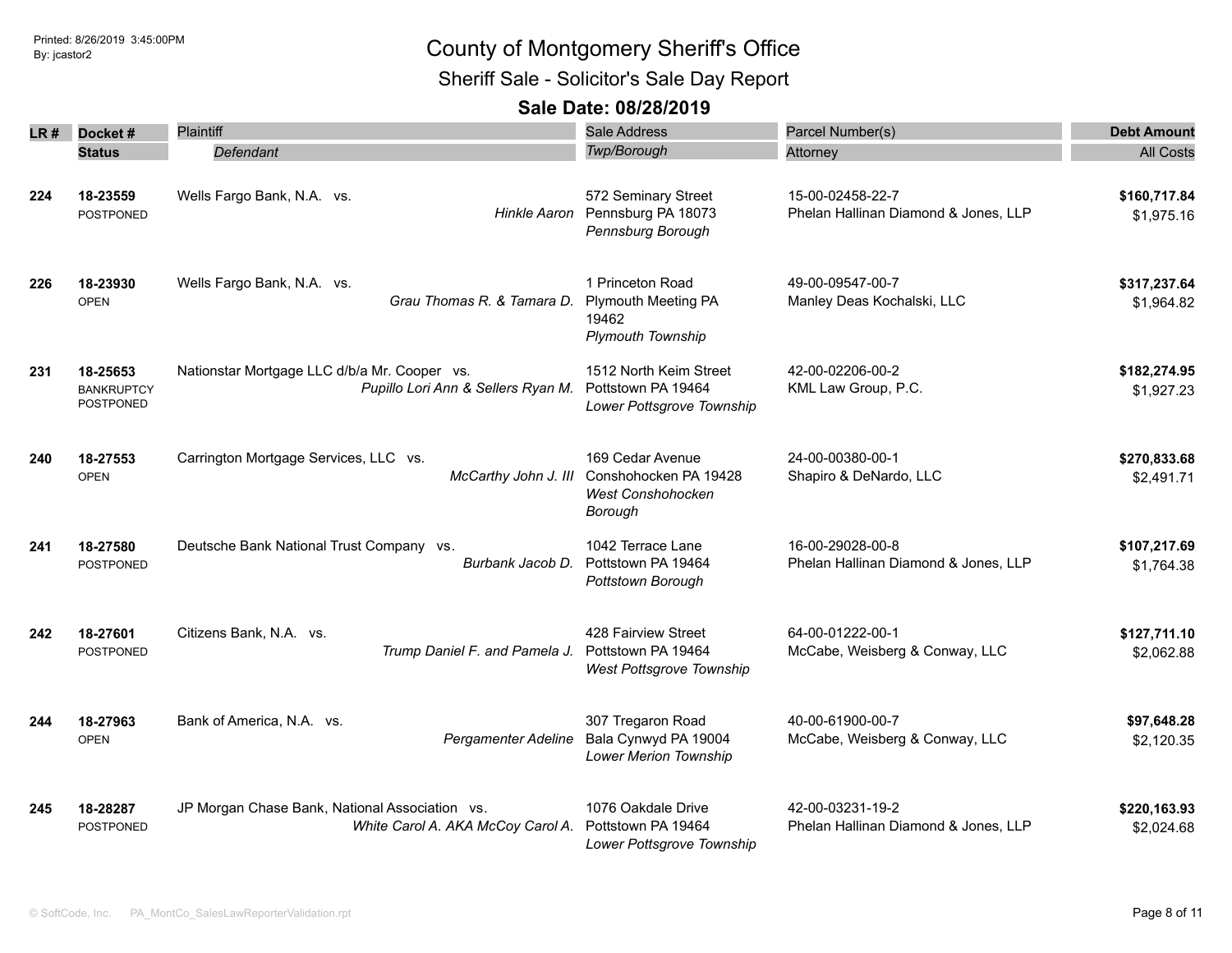Sheriff Sale - Solicitor's Sale Day Report

| LR # | Docket#                      | Plaintiff                                                                                                                                                  | <b>Sale Address</b>                                                                           | Parcel Number(s)                                         | <b>Debt Amount</b>         |
|------|------------------------------|------------------------------------------------------------------------------------------------------------------------------------------------------------|-----------------------------------------------------------------------------------------------|----------------------------------------------------------|----------------------------|
|      | <b>Status</b>                | Defendant                                                                                                                                                  | Twp/Borough                                                                                   | Attorney                                                 | <b>All Costs</b>           |
| 254  | 18-29746<br><b>OPEN</b>      | LSF8 Master Participation Trust vs.<br>Bahm Robert G Jr & Elizabeth A a/k/a Lucido Limerick PA 19468                                                       | 58 Cedar Court<br>Elizabeth A Limerick Township                                               | 37-00-00347-50-7<br>McCabe, Weisberg & Conway, LLC       | \$411,668.20<br>\$1,820.13 |
| 255  | 18-29826<br><b>OPEN</b>      | Lakeview Loan Servicing, LLC vs.<br>Shireman Mark T.                                                                                                       | 1324 Harding Boulevard<br>Norristown PA 19401<br>Norristown Borough                           | 13-00-15336-00-5<br>Stern & Eisenberg, PC                | \$206,593.30<br>\$1,666.75 |
| 256  | 18-29928<br><b>OPEN</b>      | Kathryn Joan Kivlin vs.<br>Peterson James a/k/a Peterson James Howard & Unit E-6<br>Ledgewood International LTD & Saxon Supply LLC & Willow Grove PA 19090 | 22 Fitzwatertown Road<br>D.H. Wire LLC Upper Moreland Township                                | 59-00-07492-52-2<br>Law Office of Gregory Javardian, LLC | \$233,999.93<br>\$2,131.03 |
| 259  | 19-00179<br><b>OPEN</b>      | Nationstar Mortgage LLC D/B/A vs.                                                                                                                          | 121 Buttonwood Street<br>Glover Robert L. Sr Norristown PA 19401<br><b>Norristown Borough</b> | 13-00-05632-00-7<br>Phelan Hallinan Diamond & Jones, LLP | \$111,951.85<br>\$1,711.56 |
| 262  | 19-00619<br><b>OPEN</b>      | Huntingdon Valley Bank vs.<br>Milks Thomas J & Corinne Ann                                                                                                 | 515 North York Road<br>Unit 9E<br>Willow Grove PA 19090<br><b>Upper Moreland Township</b>     | 59-00-19898-95-9<br>Berger Law Group, P.C.               | \$111,730.37<br>\$1,792.71 |
| 263  | 19-00680<br><b>OPEN</b>      | Nationstar Mortgage, LLC d/b/a Mr. Cooper vs.<br>Mott Joshua M & Wood Veronica                                                                             | 22 West Sixth Street<br>Pottstown PA 19464<br>Pottstown Borough                               | 16-00-25996-00-7<br>KML Law Group, P.C.                  | \$161,994.53<br>\$1,703.49 |
| 264  | 19-00993<br><b>OPEN</b>      | Nationstar Mortgage, LLC d/b/a Champion Mortgage<br>Company vs.<br>Rhoades Geraldine J.                                                                    | 330 Linden Avenue<br>Glenside PA 19038<br><b>Upper Dublin Township</b>                        | 54-00-10681-00-2<br>RAS Citron LLC                       | \$201,806.40<br>\$2,148.03 |
| 265  | 19-01231<br><b>POSTPONED</b> | M&T Bank vs.<br>Pavlow, Brigit Gellner & Randy                                                                                                             | 4802 Renoir Lane<br>Schwenksville PA 19473<br><b>Skippack Township</b>                        | 51-00-03095-02-2<br>KML Law Group, P.C.                  | \$368,397.84<br>\$1,979.74 |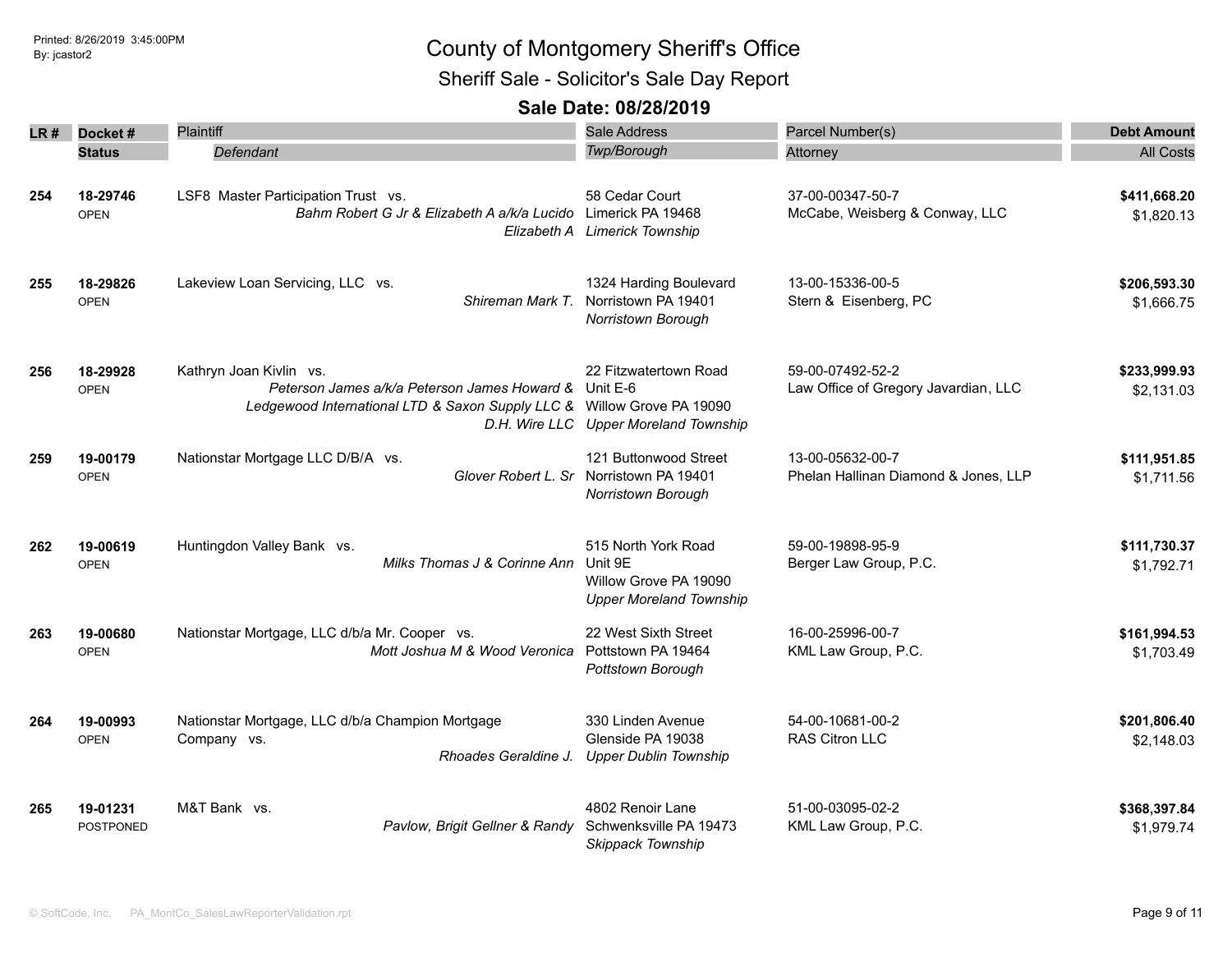Sheriff Sale - Solicitor's Sale Day Report

| LR # | Docket#       | Plaintiff                                                                    | Sale Address                                         | Parcel Number(s)                     | <b>Debt Amount</b> |
|------|---------------|------------------------------------------------------------------------------|------------------------------------------------------|--------------------------------------|--------------------|
|      | <b>Status</b> | Defendant                                                                    | Twp/Borough                                          | Attorney                             | <b>All Costs</b>   |
|      |               |                                                                              |                                                      |                                      |                    |
| 269  | 19-02276      | CIT Bank N.A. f/k/a One West Bank vs.                                        | 721 West Oak Street                                  | 13-00-29296-00-4                     | \$108,816.20       |
|      | <b>OPEN</b>   | Perry Yvette C a/k/a Armstrong-Perry Yvette C a/k/a Norristown PA 19401-3763 |                                                      | Phelan Hallinan Diamond & Jones, LLP | \$1,952.04         |
|      |               | Cleo Armstrong Yvette a/k/a Perry Yvette & Perry                             | Norristown Borough                                   |                                      |                    |
|      |               | Matthias L a/k/a Perry Matthias Lynn a/k/a Perry Matthias                    |                                                      |                                      |                    |
| 276  | 19-03628      | Wells Fargo Bank, N.A. vs.                                                   | 310 West Montgomery                                  | 14-00-02008-00-3                     | \$198,688.71       |
|      | <b>OPEN</b>   | Eckhart Joseph M a/k/a Eckart Joseph Michael                                 | Avenue                                               | Phelan Hallinan Diamond & Jones, LLP | \$1,873.90         |
|      |               |                                                                              | North Wales PA 19454                                 |                                      |                    |
|      |               |                                                                              | North Wales Borough                                  |                                      |                    |
| 277  | 19-03633      | Santander Bank, N.A. vs.                                                     | 352 Washington Street                                | 15-00-02581-00-5                     | \$99,620.31        |
|      | <b>OPEN</b>   | Cordero Nathan a/k/a Nathan A & Jaime N.                                     | Pennsburg PA 18073                                   | Phelan Hallinan Diamond & Jones, LLP | \$1,856.64         |
|      |               |                                                                              | Pennsburg Borough                                    |                                      |                    |
|      |               |                                                                              |                                                      |                                      |                    |
| 278  | 19-03941      | Home Point Financial Corporation vs.                                         | 841 Township Line Road                               | 30-00-67324-00-2                     | \$320,335.58       |
|      | <b>OPEN</b>   | Ayer Stephen Robert a/k/a Stephen R & Victoria S Elkins Park PA 19027        |                                                      | Phelan Hallinan Diamond & Jones, LLP | \$2,236.88         |
|      |               |                                                                              | a/k/a Victoria Swift Abington Township               |                                      |                    |
|      |               |                                                                              |                                                      |                                      |                    |
| 280  | 19-04066      | Federal Home Loan Mortgage Corporation, et al vs.                            | 258 Balligomingo Road                                | 58-00-00910-00-4                     | \$348,497.84       |
|      | <b>OPEN</b>   | Schwartz Michael & Nancy                                                     | Gulph Mills PA 19428                                 | Milstead & Associates LLC            | \$1,954.81         |
|      |               |                                                                              | <b>Upper Merion Township</b>                         |                                      |                    |
|      |               |                                                                              |                                                      |                                      |                    |
| 284  | 19-04807      | Nationstar Mortgage LLC dba Mr. Cooper vs.                                   | 124 Providence Forge                                 | 61-00-04388-48-3                     | \$167,431.33       |
|      | <b>OPEN</b>   | <b>Richards Nelda</b>                                                        | Road                                                 | Shapiro & DeNardo, LLC               | \$1,698.66         |
|      |               |                                                                              | aka 124 Providence Forge                             |                                      |                    |
|      |               |                                                                              | Royersford PA 19468                                  |                                      |                    |
| 285  | 19-04928      | Pennymac Loan Services, LLC vs.                                              | <b>Upper Providence</b><br>116 Fairfield Circle East | 61-00-04450-15-1                     | \$328,826.30       |
|      | <b>OPEN</b>   | Grasso Thomas J Jr & Rachel J & USA                                          | Royersford PA 19468                                  | Phelan Hallinan Diamond & Jones, LLP | \$2,238.40         |
|      |               |                                                                              | <b>Upper Providence</b>                              |                                      |                    |
|      |               |                                                                              | Township                                             |                                      |                    |
| 286  | 19-04987      | Wells Fargo Bank N.A. vs.                                                    | 38 East Oak Street                                   | 13-00-28648-00-4                     | \$53,935.09        |
|      | <b>OPEN</b>   | Davenport Anthony G. & Jolanta                                               | Norristown PA 19401                                  | Phelan Hallinan Diamond & Jones, LLP | \$2,178.79         |
|      |               |                                                                              | <b>Norristown Borough</b>                            |                                      |                    |